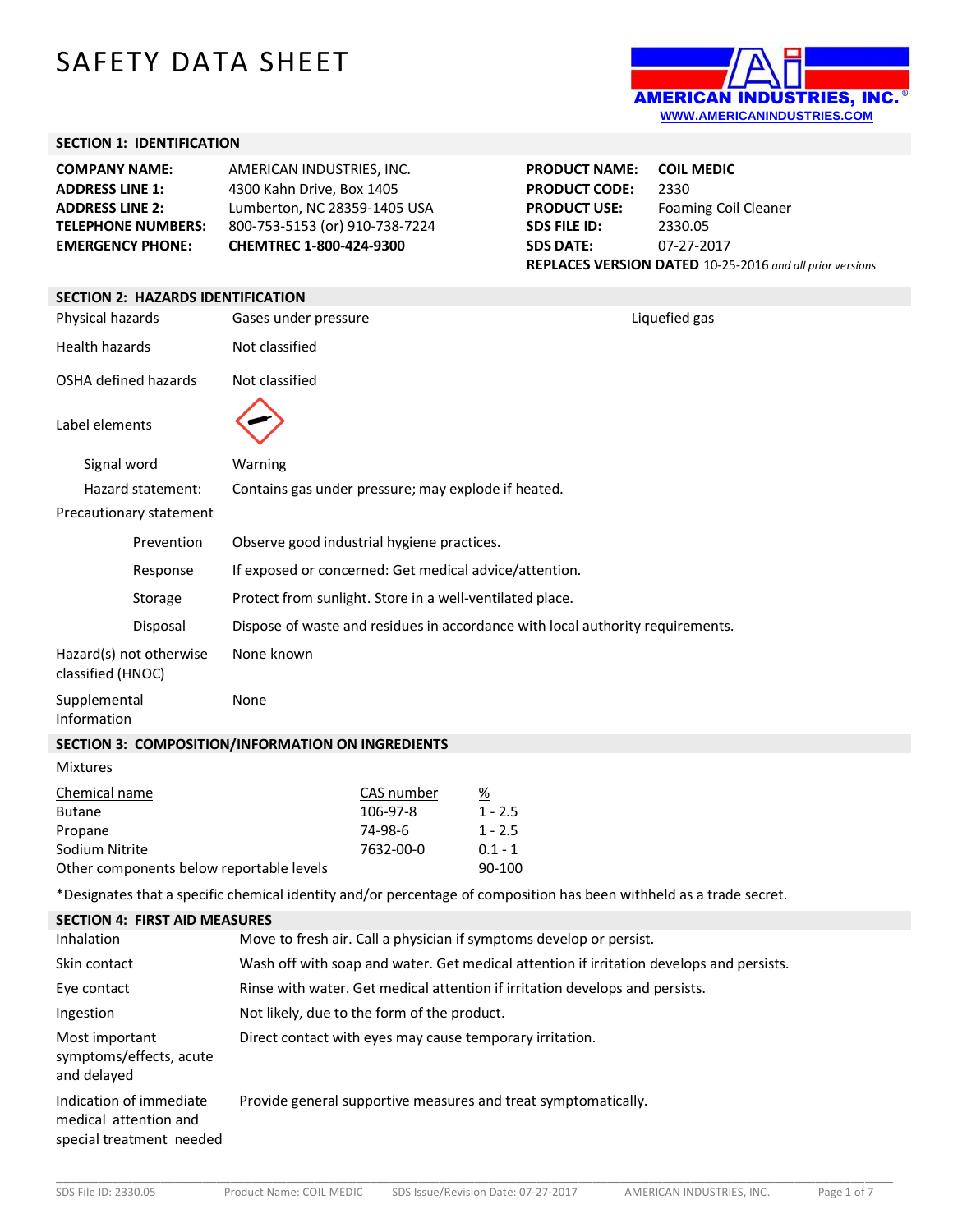General information Ensure that medical personnel are aware of the material(s) involved, and take precautions to protect themselves.

**SECTION 5: FIRE-FIGHTING MEASURES**

| SLCTIVI S. FINL-FIUITITIN INLASONLS                                    |                                                                                                                                                                                                                                                                                                                                                                                                  |
|------------------------------------------------------------------------|--------------------------------------------------------------------------------------------------------------------------------------------------------------------------------------------------------------------------------------------------------------------------------------------------------------------------------------------------------------------------------------------------|
| Suitable extinguishing<br>media                                        | Water fog. Foam. Dry chemical powder. Carbon dioxide (CO2).                                                                                                                                                                                                                                                                                                                                      |
| Unsuitable extinguishing<br>media                                      | None known.                                                                                                                                                                                                                                                                                                                                                                                      |
| Specific hazards arising<br>from the chemical                          | During fire, gases hazardous to health may be formed.                                                                                                                                                                                                                                                                                                                                            |
| Special protective<br>equipment and<br>precautions for<br>firefighters | Self-contained breathing apparatus and full protective clothing must be worn in case of fire.                                                                                                                                                                                                                                                                                                    |
| Fire-fighting<br>equipment/instructions                                | In case of fire: Stop leak if safe to do so. Do not move cargo or vehicle if cargo has been exposed to heat.<br>Move containers from fire area if you can do so without risk. Containers should be cooled with water to<br>prevent vapor pressure build up. For massive fire in cargo area, use unmanned hose holder or monitor<br>nozzles, if possible. If not, withdraw and let fire burn out. |
| Specific methods                                                       | Use standard firefighting procedures and consider the hazards of other involved materials.                                                                                                                                                                                                                                                                                                       |
| General fire hazards                                                   | Contents under pressure. Pressurized container may explode when exposed to heat or flame.                                                                                                                                                                                                                                                                                                        |

#### **SECTION 6: ACCIDENTAL RELEASE MEASURES**

| Personal precautions,<br>protective equipment and<br>emergency procedures | Keep unnecessary personnel away. Keep people away from and upwind of spill/leak. Keep out of low<br>areas. Many gases are heavier than air and will spread along round and collect in low or confined areas<br>(sewers, basements, tanks). Wear appropriate protective equipment and clothing during clean-up.<br>Emergency personnel need self-contained breathing equipment. Do not touch damaged containers or<br>spilled material unless wearing appropriate protective clothing. Ventilate closed spaces before entering<br>them. Local authorities should be advised if significant spillages cannot be contained. For personal<br>protection, see section 8 of the SDS. |
|---------------------------------------------------------------------------|--------------------------------------------------------------------------------------------------------------------------------------------------------------------------------------------------------------------------------------------------------------------------------------------------------------------------------------------------------------------------------------------------------------------------------------------------------------------------------------------------------------------------------------------------------------------------------------------------------------------------------------------------------------------------------|
| Methods and materials<br>for containment and<br>cleaning up               | Refer to attached safety data sheets and/or instructions for use. Stop leak if you can do so without risk.<br>Move the cylinder to a safe and open area if the leak is irreparable. Isolate area until gas has dispersed.<br>Eliminate all ignition sources (no smoking, flares, sparks, or flames in immediate area). Keep<br>combustibles (wood, paper, oil, etc.) away from spilled material. For waste disposal, see section 13 of<br>the SDS.                                                                                                                                                                                                                             |
| Environmental<br>precautions                                              | Avoid discharge into drains, water courses or onto the ground.                                                                                                                                                                                                                                                                                                                                                                                                                                                                                                                                                                                                                 |
| <b>SECTION 7: HANDLING AND STORAGE</b>                                    |                                                                                                                                                                                                                                                                                                                                                                                                                                                                                                                                                                                                                                                                                |
| <b>Drocautions for safe</b>                                               | Processized container: De not pierce or burn, avon after use De not use if spray button is missing or                                                                                                                                                                                                                                                                                                                                                                                                                                                                                                                                                                          |

| Precautions for safe<br>handling | Pressurized container: Do not pierce or burn, even after use. Do not use if spray button is missing or<br>defective. Do not spray on a naked flame or any other incandescent material. Do not smoke while using<br>or until sprayed surface is thoroughly dry. Do not cut, weld, solder, drill, grind, or expose containers to<br>heat, flame, sparks, or other sources of ignition. Ground and bond containers when transferring<br>material. Close valve after each use and when empty. Protect cylinders from physical damage; do not<br>drag, roll, slide, or drop. When moving cylinders, even for short distances, use a cart (trolley, hand truck,<br>etc.) designed to transport cylinders. Suck back of water system before introducing gas. Use only<br>properly specified equipment which is suitable for this product, its supply pressure and temperature.<br>Contact your gas supplier if in doubt. Do not re-use empty containers. Use only in well-ventilated areas.<br>Wear appropriate personal protective equipment. Observe good industrial hygiene practices. |
|----------------------------------|------------------------------------------------------------------------------------------------------------------------------------------------------------------------------------------------------------------------------------------------------------------------------------------------------------------------------------------------------------------------------------------------------------------------------------------------------------------------------------------------------------------------------------------------------------------------------------------------------------------------------------------------------------------------------------------------------------------------------------------------------------------------------------------------------------------------------------------------------------------------------------------------------------------------------------------------------------------------------------------------------------------------------------------------------------------------------------|
| Conditions for safe              | Level 1 Aerosol.                                                                                                                                                                                                                                                                                                                                                                                                                                                                                                                                                                                                                                                                                                                                                                                                                                                                                                                                                                                                                                                                   |

storage, including any incompatibilities Contents under pressure. Do not expose to heat or store at temperatures exceeding 49°C/120 °F as can may burst. Do not puncture, incinerate or crush. Do not handle or store near an open flame, heat or other sources of ignition. Store in a well-ventilated place. Cylinders should be stored upright, with valve protection cap in place, and firmly secured to prevent falling or being knocked over. Stored containers should be periodically checked the general condition and leakage. Store away from incompatible materials (see Section 10 of the SDS).

\_\_\_\_\_\_\_\_\_\_\_\_\_\_\_\_\_\_\_\_\_\_\_\_\_\_\_\_\_\_\_\_\_\_\_\_\_\_\_\_\_\_\_\_\_\_\_\_\_\_\_\_\_\_\_\_\_\_\_\_\_\_\_\_\_\_\_\_\_\_\_\_\_\_\_\_\_\_\_\_\_\_\_\_\_\_\_\_\_\_\_\_\_\_\_\_\_\_\_\_\_\_\_\_\_\_\_\_\_\_\_\_\_\_\_\_\_\_\_\_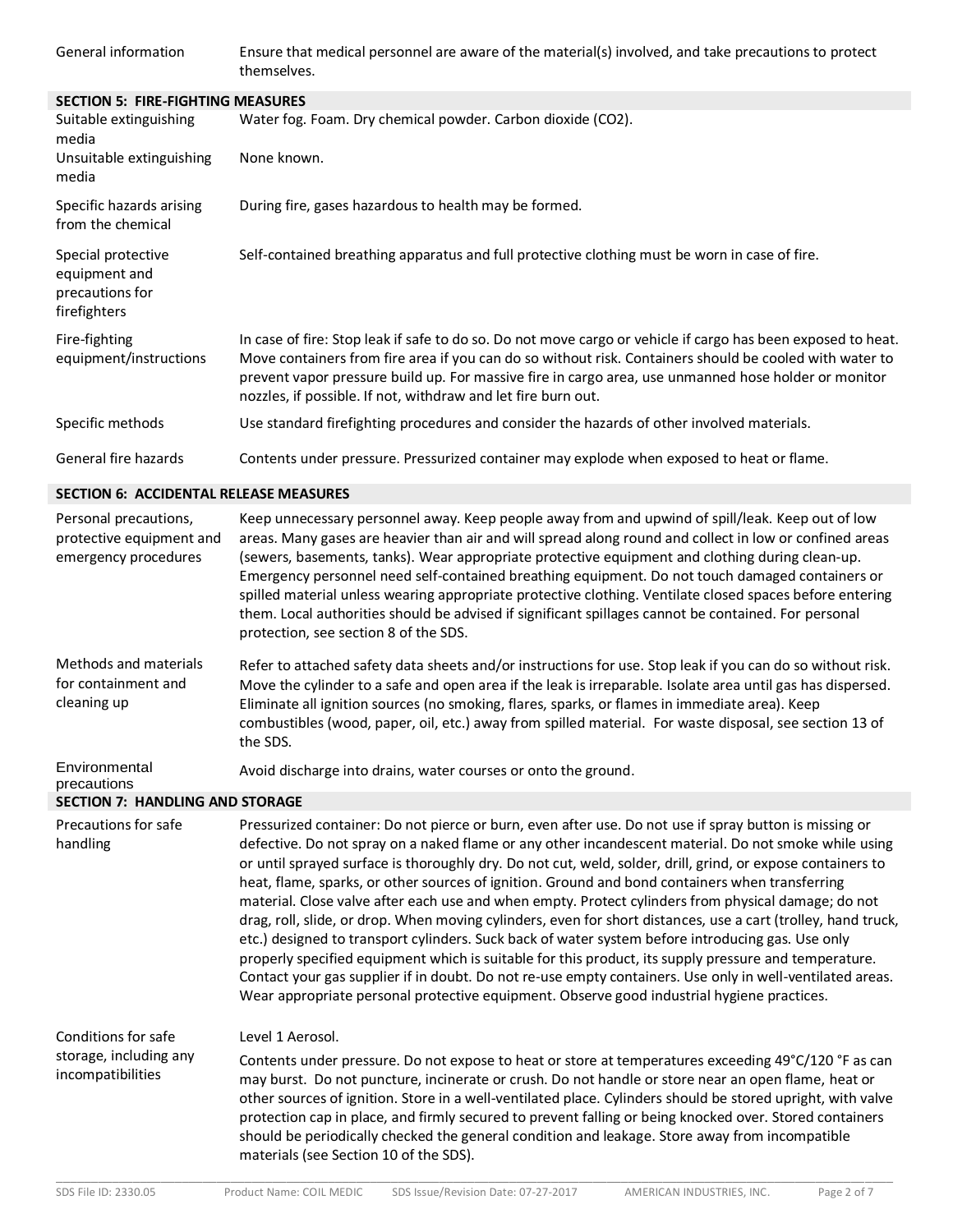# **SECTION 8: EXPOSURE CONTROLS/PERSONAL PROTECTION**

### Occupational exposure limits

| Components                                 | Type        | Value         |            |
|--------------------------------------------|-------------|---------------|------------|
| Propane (CAS 74-98-6)                      | <b>PEL</b>  | 1800 mg/m3    | 1000 ppm   |
|                                            |             |               |            |
| US ACGIH Threshold Limit Values            |             |               |            |
| Components                                 | Type        | Value         |            |
| Butane (CAS 106-97-8)                      | <b>STEL</b> | 1000 ppm      |            |
| US NIOSH: Pocket Guide to Chemical Hazards |             |               |            |
| Components                                 | <u>Type</u> | Value         |            |
| Butane (CAS 106-97-8)                      | TWA         | 1900 mg/m $3$ | 800 ppm    |
| Propane (CAS 74-98-6)                      | TWA         | 1800 mg/m $3$ | $1000$ ppm |

Biological limit values No biological exposure limits noted for the ingredient(s). Appropriate engineering controls: Good general ventilation (typically 10 air changes per hour) should be used. Ventilation rates should be matched to conditions. If applicable, use process enclosures, local exhaust ventilation, or other engineering controls to maintain airborne levels below recommended exposure limits. If exposure limits have not been established, maintain

airborne levels to an acceptable level.

Individual protection measures, such as personal protective equipment

| Eye/face protection             | Wear safety glasses with side shields (or goggles).                                                                                                                                                                                                  |
|---------------------------------|------------------------------------------------------------------------------------------------------------------------------------------------------------------------------------------------------------------------------------------------------|
| Hand protection                 | Wear appropriate chemical resistant gloves. Suitable gloves can be recommended by<br>the glove supplier.                                                                                                                                             |
| Other skin protection           | Wear suitable protective clothing.                                                                                                                                                                                                                   |
| Respiratory protection          | If permissible levels are exceeded use NIOSH mechanical filter / organic vapor cartridge<br>or an air-supplied respirator.                                                                                                                           |
| Thermal hazards                 | Wear appropriate thermal protective clothing, when necessary.                                                                                                                                                                                        |
| General hygiene considerations: | When using do not smoke. Always observe good personal hygiene measures, such as<br>washing after handling the material and before eating, drinking, and/or smoking.<br>Routinely wash work clothing and protective equipment to remove contaminants. |

## **SECTION 9: PHYSICAL AND CHEMICAL PROPERTIES**

| Appearance                                      |                                 |
|-------------------------------------------------|---------------------------------|
| Physical state                                  | Gas                             |
| Form                                            | Aerosol. Liquefied gas.         |
| Color                                           | Not available                   |
| Odor                                            | Not available                   |
| Odor threshold                                  | Not available                   |
| рH                                              | Not available                   |
| Melting point/freezing point                    | Not available                   |
| Initial boiling point/boiling range             | 212 °F (100 °C) estimated       |
| Flash point                                     | -156.0 °F (-104.4 °C) estimated |
| Evaporation rate                                | Not available                   |
| Flammability (solid, gas)                       | Not available                   |
| Upper/lower flammability or explosive<br>limits | Not available                   |
| Vapor pressure                                  | 80 psig @70F estimated          |
| Vapor density                                   | Not available                   |
| Relative density                                | Not available                   |
|                                                 |                                 |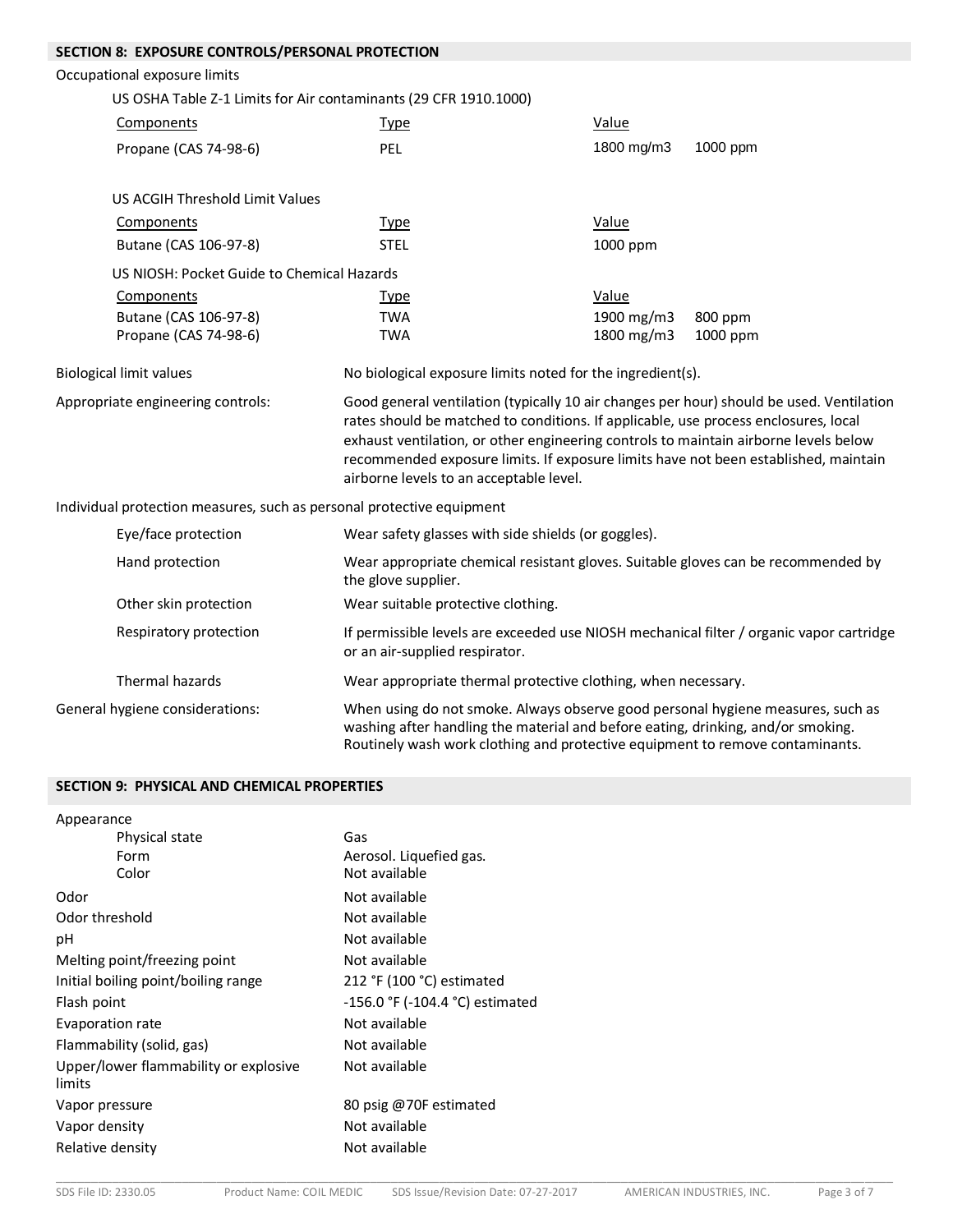| Solubility (water)                                                              | Not available                                            |                                                                                    |
|---------------------------------------------------------------------------------|----------------------------------------------------------|------------------------------------------------------------------------------------|
| Partition coefficient (n-octanol/water)                                         | Not available                                            |                                                                                    |
| Auto-ignition temperature                                                       | Not available                                            |                                                                                    |
| Decomposition temperature                                                       | Not available                                            |                                                                                    |
| Viscosity                                                                       | Not available                                            |                                                                                    |
| Other information                                                               |                                                          |                                                                                    |
| Aerosol spray enclosed space                                                    |                                                          |                                                                                    |
| Deflagration density                                                            | 300 $g/M^3$ No ignition                                  |                                                                                    |
| Time equivalent                                                                 | 300 s/ $m3$ No ignition                                  |                                                                                    |
| Aerosol spray ignition distance                                                 | 0 No Ignition                                            |                                                                                    |
| <b>Explosive properties</b>                                                     | Not explosive                                            |                                                                                    |
| Flame extension                                                                 | 0 in                                                     |                                                                                    |
| Oxidizing properties                                                            | Not oxidizing                                            |                                                                                    |
| Specific gravity                                                                | 0.926 estimated                                          |                                                                                    |
| <b>SECTION 10: STABILITY AND REACTIVITY</b>                                     |                                                          |                                                                                    |
| Reactivity                                                                      | transport.                                               | The product is stable and non-reactive under normal conditions of use, storage and |
| Chemical stability                                                              | Material is stable under normal conditions.              |                                                                                    |
| Possibility of hazardous reactions                                              | Hazardous polymerization does not occur.                 |                                                                                    |
| Conditions to avoid                                                             | materials.                                               | Heat. Avoid temperatures exceeding the flash point. Contact with incompatible      |
| Incompatible materials                                                          | Strong oxidizing agents.                                 |                                                                                    |
| Hazardous decomposition products                                                | No hazardous decomposition products are known.           |                                                                                    |
| SECTION 11: TOXICOLOGICAL INFORMATION                                           |                                                          |                                                                                    |
| Information on likely routes of exposure                                        |                                                          |                                                                                    |
| Ingestion                                                                       | Expected to be a low ingestion hazard.                   |                                                                                    |
| Inhalation                                                                      | No adverse effects due to inhalation are expected.       |                                                                                    |
| Skin contact                                                                    | No adverse effects due to skin contact are expected.     |                                                                                    |
| Eye contact                                                                     | Direct contact with eyes may cause temporary irritation. |                                                                                    |
| Symptoms related to the physical,<br>chemical and toxicological characteristics | Direct contact with eyes may cause temporary irritation. |                                                                                    |
| Information on toxicological effects<br>Acute toxicity                          |                                                          |                                                                                    |
| Components                                                                      | <b>Species</b>                                           | <b>Test Results</b>                                                                |
| Butane (CAS 106-97-8)                                                           |                                                          |                                                                                    |
| <b>Acute</b>                                                                    |                                                          |                                                                                    |

Propane (CAS 74-98-6) Inhalation LC50 Mouse

LC50 Mouse

Rat

Rat

1237 mg/l, 120 Minutes 52 %, 120 Minutes 1355 mg/l 658 mg/l/4h

1237 mg/l, 120 Minutes 52 %, 120 Minutes

1355 mg/l

Inhalation

Acute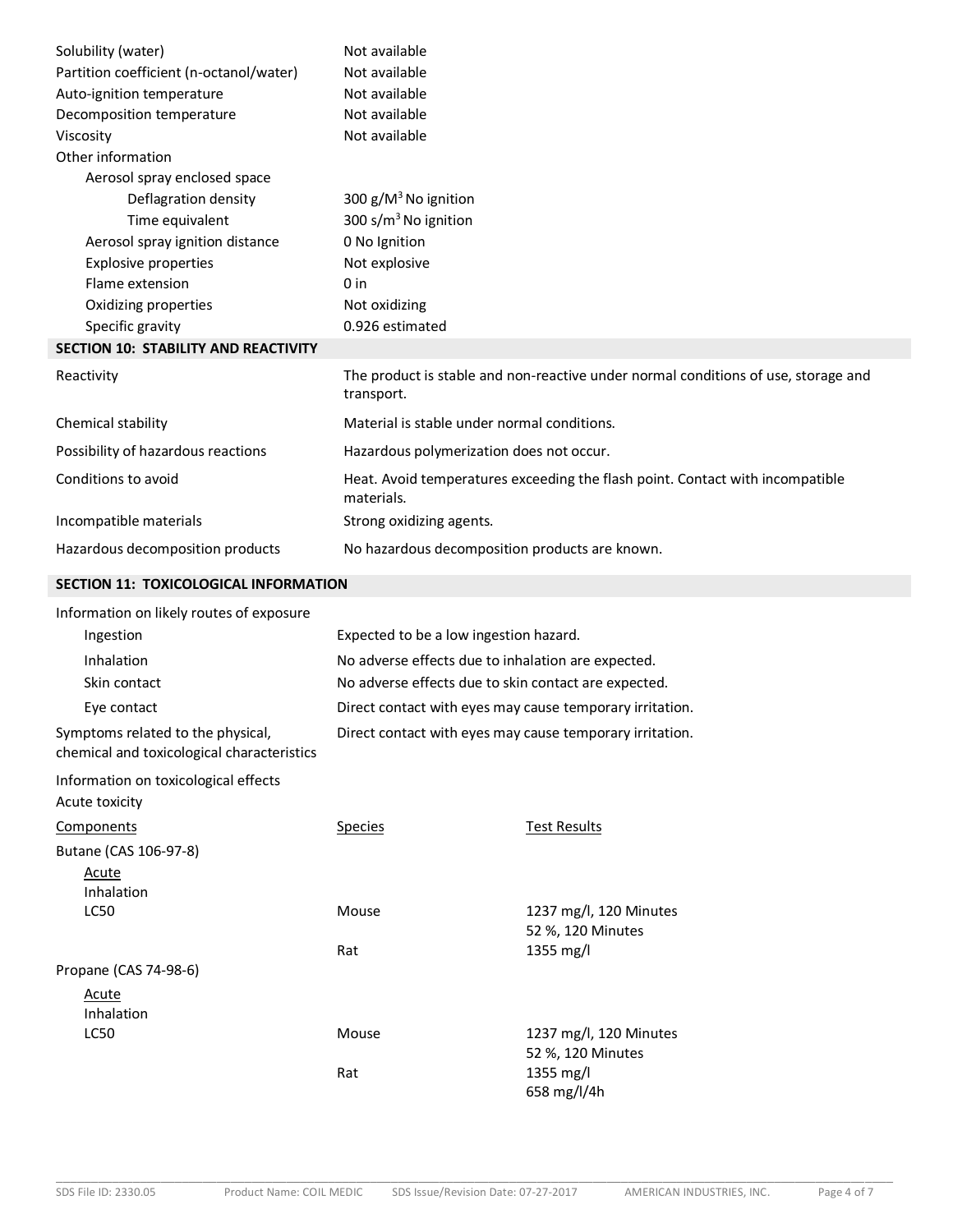| Sodium Nitrite (CAS 7632-00-0)                                              |                     |                                                                                                                     |                                                          |                                                                                                                                                                            |  |
|-----------------------------------------------------------------------------|---------------------|---------------------------------------------------------------------------------------------------------------------|----------------------------------------------------------|----------------------------------------------------------------------------------------------------------------------------------------------------------------------------|--|
| Acute<br>Oral                                                               |                     |                                                                                                                     |                                                          |                                                                                                                                                                            |  |
| LD50                                                                        |                     | Rat                                                                                                                 | $180$ mg/kg                                              |                                                                                                                                                                            |  |
| *Estimates for product may be based on additional component data not shown. |                     |                                                                                                                     |                                                          |                                                                                                                                                                            |  |
| Skin corrosion/irritation                                                   |                     | Prolonged skin contact may cause temporary irritation.                                                              |                                                          |                                                                                                                                                                            |  |
| Serious eye damage/eye irritation                                           |                     |                                                                                                                     | Direct contact with eyes may cause temporary irritation. |                                                                                                                                                                            |  |
| Respiratory sensitization                                                   |                     | Not a respiratory sensitizer.                                                                                       |                                                          |                                                                                                                                                                            |  |
| Skin sensitization                                                          |                     | This product is not expected to cause skin sensitization.                                                           |                                                          |                                                                                                                                                                            |  |
| Germ cell mutagenicity                                                      |                     | No data available to indicate product or any components present at greater than 0.1%<br>are mutagenic or genotoxic. |                                                          |                                                                                                                                                                            |  |
| Carcinogenicity                                                             |                     |                                                                                                                     |                                                          | This product is not considered to be a carcinogen by IARC, ACGIH, NTP, or OSHA.                                                                                            |  |
| IARC Monographs. Overall Evaluation of<br>Carcinogenicity                   |                     | Not listed.                                                                                                         |                                                          |                                                                                                                                                                            |  |
| <b>OSHA Specifically Regulated Substances</b><br>(29 CFR 1910.1001-1050)    |                     | Not regulated.                                                                                                      |                                                          |                                                                                                                                                                            |  |
| US National Toxicology Program (NTP)<br>Report on Carcinogens               |                     | Not listed.                                                                                                         |                                                          |                                                                                                                                                                            |  |
| Reproductive toxicity                                                       |                     | This product is not expected to cause reproductive or developmental effects.                                        |                                                          |                                                                                                                                                                            |  |
| Specific target organ toxicity - single<br>exposure                         |                     | Not classified.                                                                                                     |                                                          |                                                                                                                                                                            |  |
| Specific target organ toxicity - repeated<br>exposure                       |                     | Not classified.                                                                                                     |                                                          |                                                                                                                                                                            |  |
| Aspiration hazard                                                           |                     | Not likely, due to the form of the product.                                                                         |                                                          |                                                                                                                                                                            |  |
| <b>SECTION 12: ECOLOGICAL INFORMATION</b>                                   |                     |                                                                                                                     |                                                          |                                                                                                                                                                            |  |
| Ecotoxicity                                                                 |                     | effect on the environment.                                                                                          |                                                          | The product is not classified as environmentally hazardous. However, this does not<br>exclude the possibility that large or frequent spills can have a harmful or damaging |  |
| Components<br>Sodium Nitrite (CAS 7632-00-0)<br><b>Aquatic</b>              |                     | <u>Species</u>                                                                                                      |                                                          | <b>Test Results</b>                                                                                                                                                        |  |
| Crustacea<br>Fish                                                           | <b>EC50</b><br>LC50 | Greasyback shrimp (Metapenaeus ensis)<br>Rainbow trout, donaldson trout<br>(Oncorhynchus mykiss)                    |                                                          | 16.14 - 26.61 mg/l, 48 hours<br>0.15 - 0.25 mg/l, 96 hours                                                                                                                 |  |
|                                                                             |                     | *Estimates for product may be based on additional component data not shown.                                         |                                                          |                                                                                                                                                                            |  |
| Persistence and degradability                                               |                     | No data is available on the degradability of this product.                                                          |                                                          |                                                                                                                                                                            |  |
| Bioaccumulative potential                                                   |                     |                                                                                                                     |                                                          |                                                                                                                                                                            |  |
| Partition coefficient n-octanol / water (log Kow)<br>Butane<br>Propane      | 2.89<br>2.36        |                                                                                                                     |                                                          |                                                                                                                                                                            |  |
| Mobility in soil                                                            |                     | No data available.                                                                                                  |                                                          |                                                                                                                                                                            |  |
| Other adverse effects                                                       |                     | this component.                                                                                                     |                                                          | No other adverse environmental effects (e.g. ozone depletion, photochemical ozone<br>creation potential, endocrine disruption, global warming potential) are expected from |  |

\_\_\_\_\_\_\_\_\_\_\_\_\_\_\_\_\_\_\_\_\_\_\_\_\_\_\_\_\_\_\_\_\_\_\_\_\_\_\_\_\_\_\_\_\_\_\_\_\_\_\_\_\_\_\_\_\_\_\_\_\_\_\_\_\_\_\_\_\_\_\_\_\_\_\_\_\_\_\_\_\_\_\_\_\_\_\_\_\_\_\_\_\_\_\_\_\_\_\_\_\_\_\_\_\_\_\_\_\_\_\_\_\_\_\_\_\_\_\_\_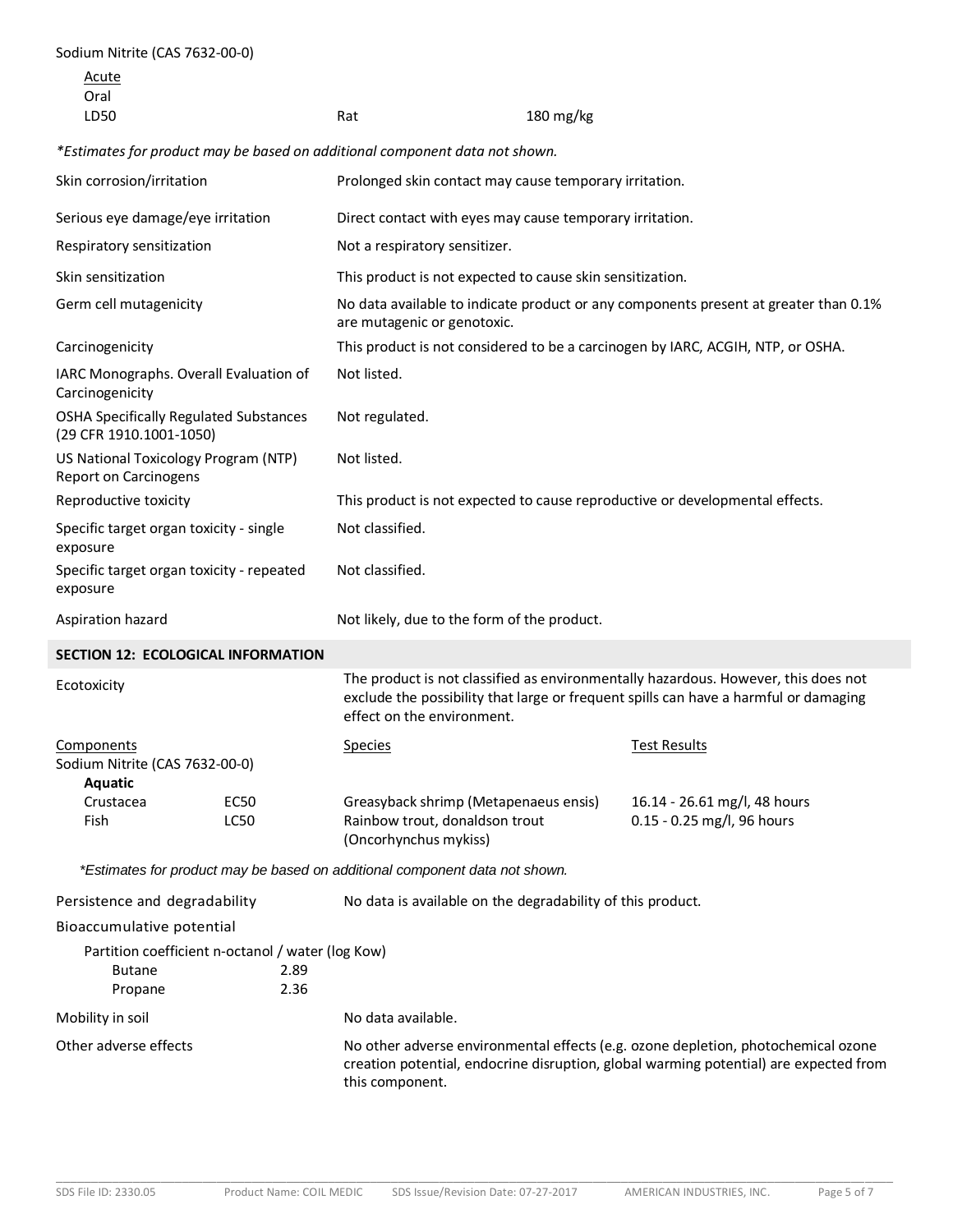| <b>SECTION 13: DISPOSAL CONSIDERATIONS</b> |                                                                                                                                                                                                                                                                  |
|--------------------------------------------|------------------------------------------------------------------------------------------------------------------------------------------------------------------------------------------------------------------------------------------------------------------|
| Disposal instructions                      | Collect and reclaim or dispose in sealed containers at licensed waste disposal site.<br>Contents under pressure. Do not puncture, incinerate or crush. Dispose of<br>contents/container in accordance with local/regional/national/international<br>regulations. |
| Local disposal regulations                 | Dispose in accordance with all applicable regulations.                                                                                                                                                                                                           |
| Hazardous waste code                       | The waste code should be assigned in discussion between the user, the producer and<br>the waste disposal company.                                                                                                                                                |
| Waste from residues / unused products      | Dispose of in accordance with local regulations. Empty containers or liners may retain<br>some product residues. This material and its container must be disposed of in a safe<br>manner (see: Disposal instructions).                                           |
| Contaminated packaging                     | Since emptied containers may retain product residue, follow label warnings even after<br>container is emptied. Empty containers should be taken to an approved waste handling<br>site for recycling or disposal. Do not re-use empty containers.                 |

#### **SECTION 14: TRANSPORT INFORMATION**

DOT This product meets the exception requirements of section 173.306 as a limited quantity and may be shipped as a limited quantity. Until 12/31/2020, the "Consumer Commodity - ORM-D" marking may still be used in place of the new limited quantity diamond mark for packages of UN 1950 Aerosols. Limited quantities require the limited quantity diamond mark on cartons after 12/31/20 and may be used now in place of the "Consumer Commodity ORM-D" marking and both may be displayed concurrently.

| UN number                    | <b>UN1950</b>                                                           |
|------------------------------|-------------------------------------------------------------------------|
| UN proper shipping name      | Aerosols, non-flammable                                                 |
| Transport hazard class(es)   |                                                                         |
| Class                        | 2.2                                                                     |
| Subsidiary Risk              |                                                                         |
| Label(s)                     | 2.2                                                                     |
| Packaging Group              | Not applicable                                                          |
| Environmental hazards        | No                                                                      |
| ERG Code                     | 2L                                                                      |
| Special precautions for user | Read safety instructions, SDS and emergency procedures before handling. |
| Special provisions           | N82                                                                     |
| Packaging exceptions         | 306                                                                     |
| Other information            | None                                                                    |
| Passenger and cargo aircraft | Allowed with restrictions.                                              |
| Cargo aircraft only          | Allowed with restrictions.                                              |
| Packaging exceptions         | LTD OTY                                                                 |

#### **SECTION 15: REGULATORY INFORMATION**

US federal regulations This product is a "Hazardous Chemical" as defined by the OSHA Hazard Communication Standard, 29 CFR 1910.1200. TSCA Section 12(b) Export Notification (40 CFR 707, Subpt. D): Not regulated. CERCLA Hazardous Substance List (40 CFR 302.4): Sodium Nitrite (CAS 7632-00-0) Listed OSHA Specifically Regulated Substances (29CFR 1910.1001-1050): Not listed SARA 304 Emergency release notification: Not regulated. Superfund Amendments and Reauthorization Act of 1986 (SARA) Hazard categories Immediate Hazard - No Delayed Hazard - No Fire Hazard - No Pressure Hazard - Yes Reactivity Hazard - No SARA 302 Extremely hazardous substance: Not listed SARA 311/312 Hazardous chemical: No SARA 313 (TRI reporting): Sodium Nitrite (CAS 7632-00-0): 0.1 – 1 % by wt. Other federal regulations Clean Air Act (CAA) Section 112 Hazardous Air Pollutants (HAPs) List: Not regulated. Clean Air Act (CAA) Section 112(r) Accidental Release Prevention (40 CFR 68.130): Butane (CAS 106-97-8) Propane (CAS 74-98-6)